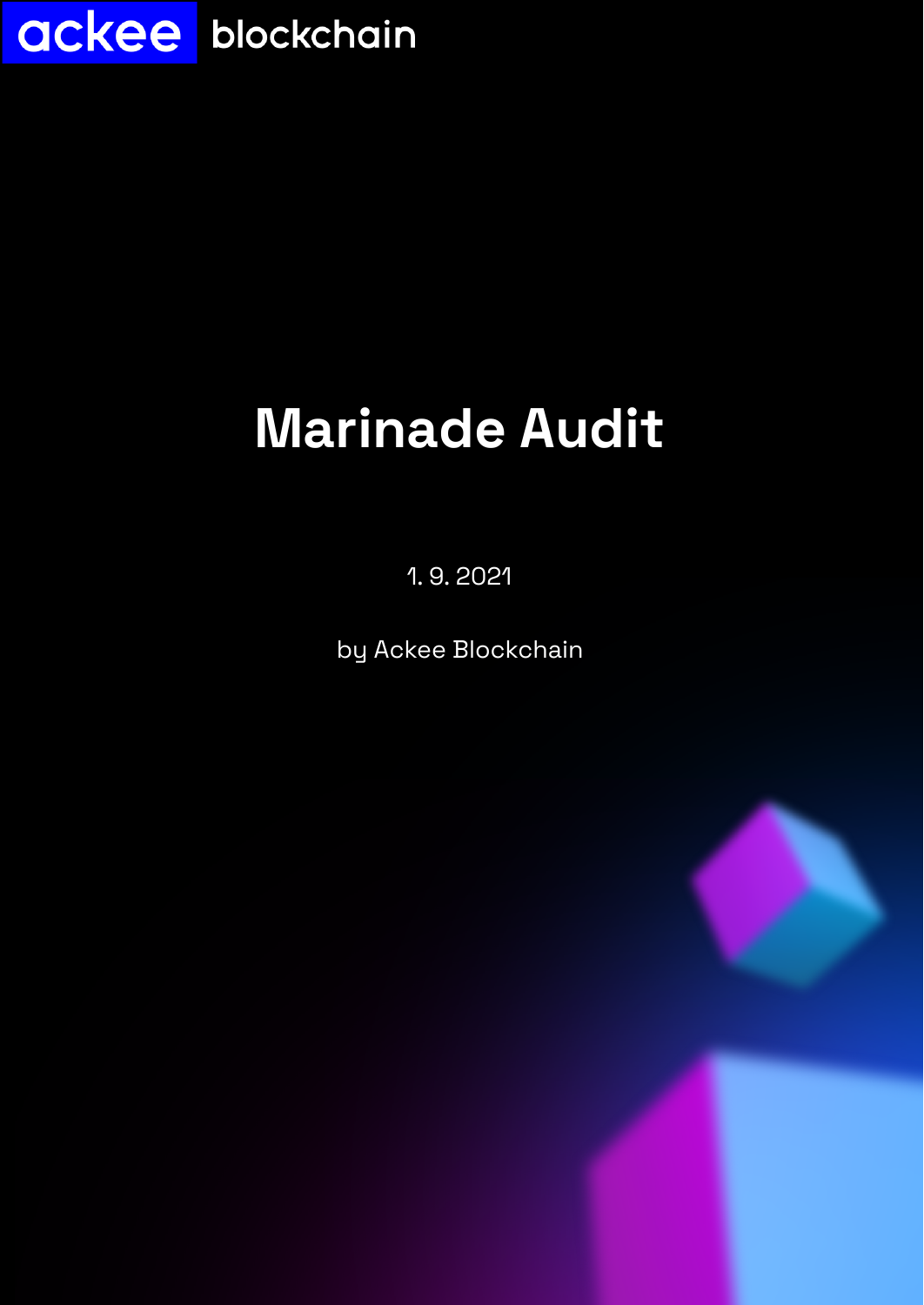

## **Table of Contents**

| 1. Overview               | $\mathbf{U}$    |
|---------------------------|-----------------|
| 2. Scope                  | 5               |
| 3. System Overview        | 6               |
| 4. Security Specification | 11              |
| 5. Findings               | 12 <sub>2</sub> |
| 6. Conclusion             | 14              |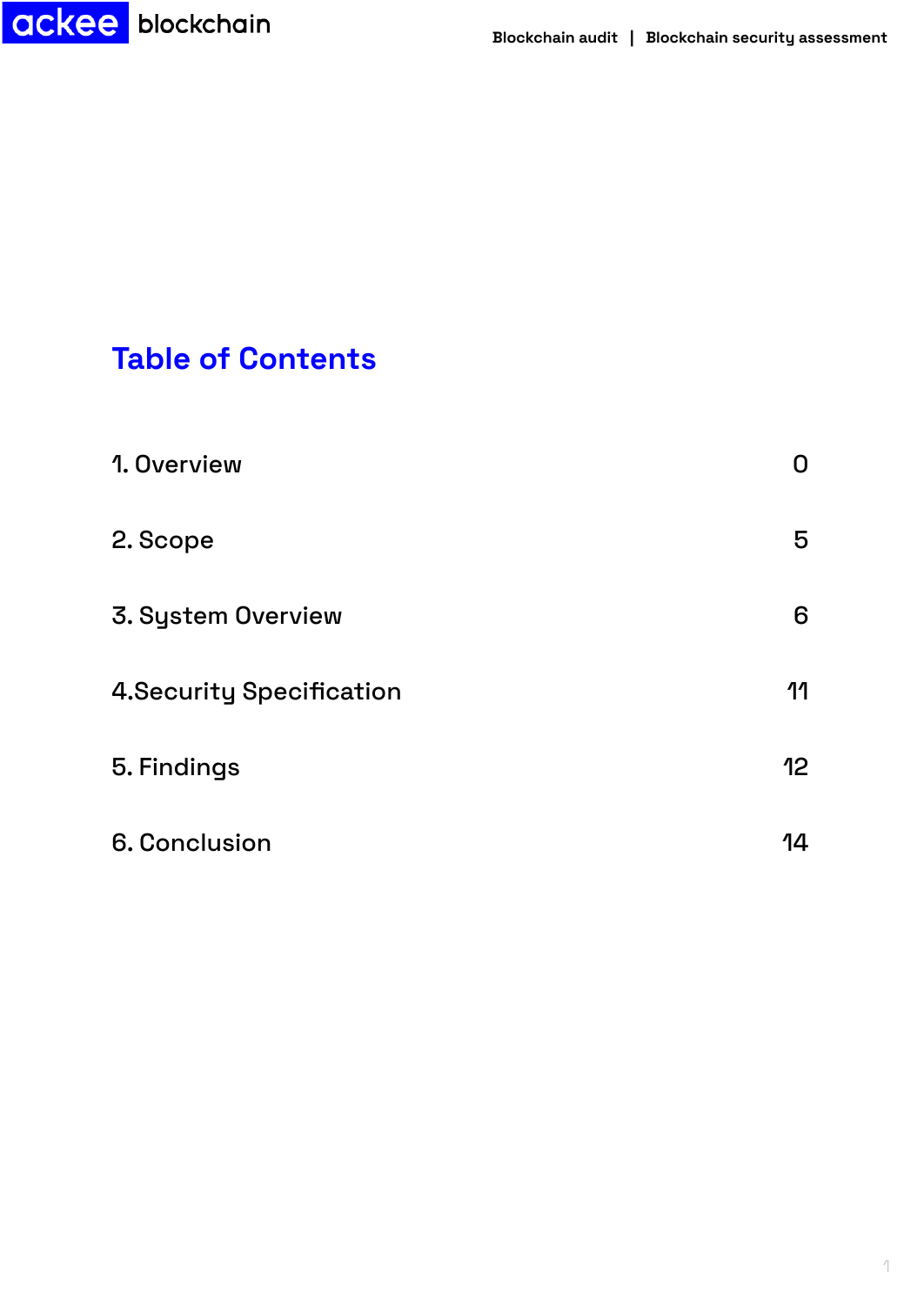

## **1. Overview**

### 1.1 Ackee Blockchain

Ackee [Blockchain](https://ackeeblockchain.com) is an auditing company based in Prague, Czech Republic, specialized in audits and security assessments. Our mission is to build a stronger blockchain community by sharing knowledge – we run a free certification course [Summer](https://www.ackeeblockchain.com/summer-school-of-solidity) School of Solidity and teach at the Czech Technical University in Prague. Ackee Blockchain is backed by the largest VC fund focused on blockchain and DeFi in Europe, Rockaway [Blockchain](https://rbf.capital/) Fund.

### 1.2 Audit Methodology

- 1. **Technical specification/documentation** a brief overview of the system is requested from the client and the scope of the audit is defined.
- 2. **Manual code review** the code is checked line by line for common vulnerabilities, code duplication, best practices and the code architecture is reviewed.
- 3. **Local deployment + hacking** the program is deployed locally and we try to attack the system and break it.

### 1.3 Review team

The audit has been performed with a total time donation of 1 engineering month. The work was divided between the Chief Auditor and two auditors who performed manual code review. The whole process was supervised by the Audit Guarantee.

| Member's Name        | Position             |
|----------------------|----------------------|
| <b>Stepan Sonsky</b> | <b>Chief Auditor</b> |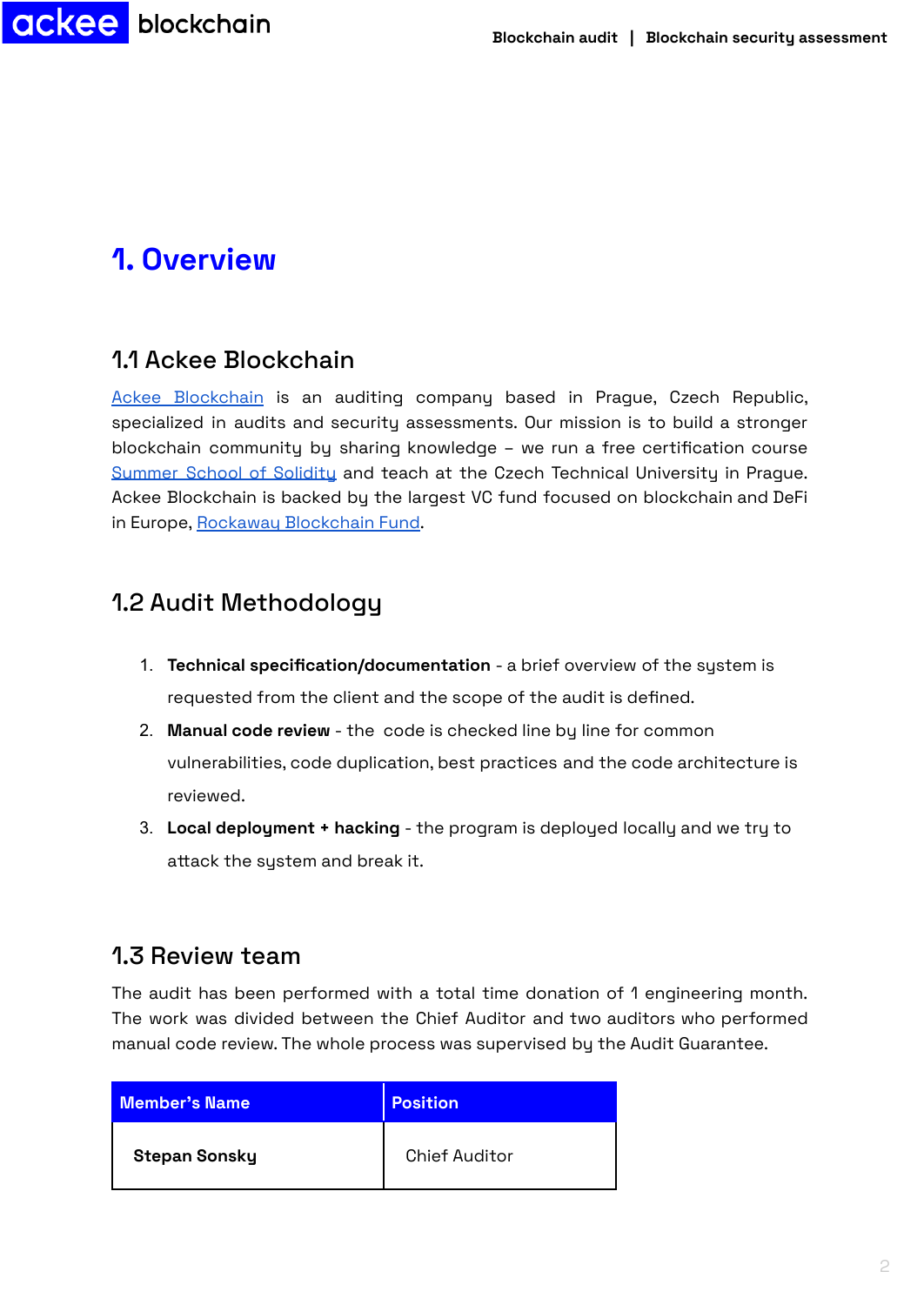

| <b>Auditor 1</b>         | Ackee developer    |  |  |  |
|--------------------------|--------------------|--|--|--|
| <b>Auditor 2</b>         | External developer |  |  |  |
| Josef Gattermayer, Ph.D. | Audit Guarantee    |  |  |  |

## 1.4 Disclaimer

We've put our best effort to find all vulnerabilities in the system, however our findings shouldn't be considered as a complete list of all existing issues.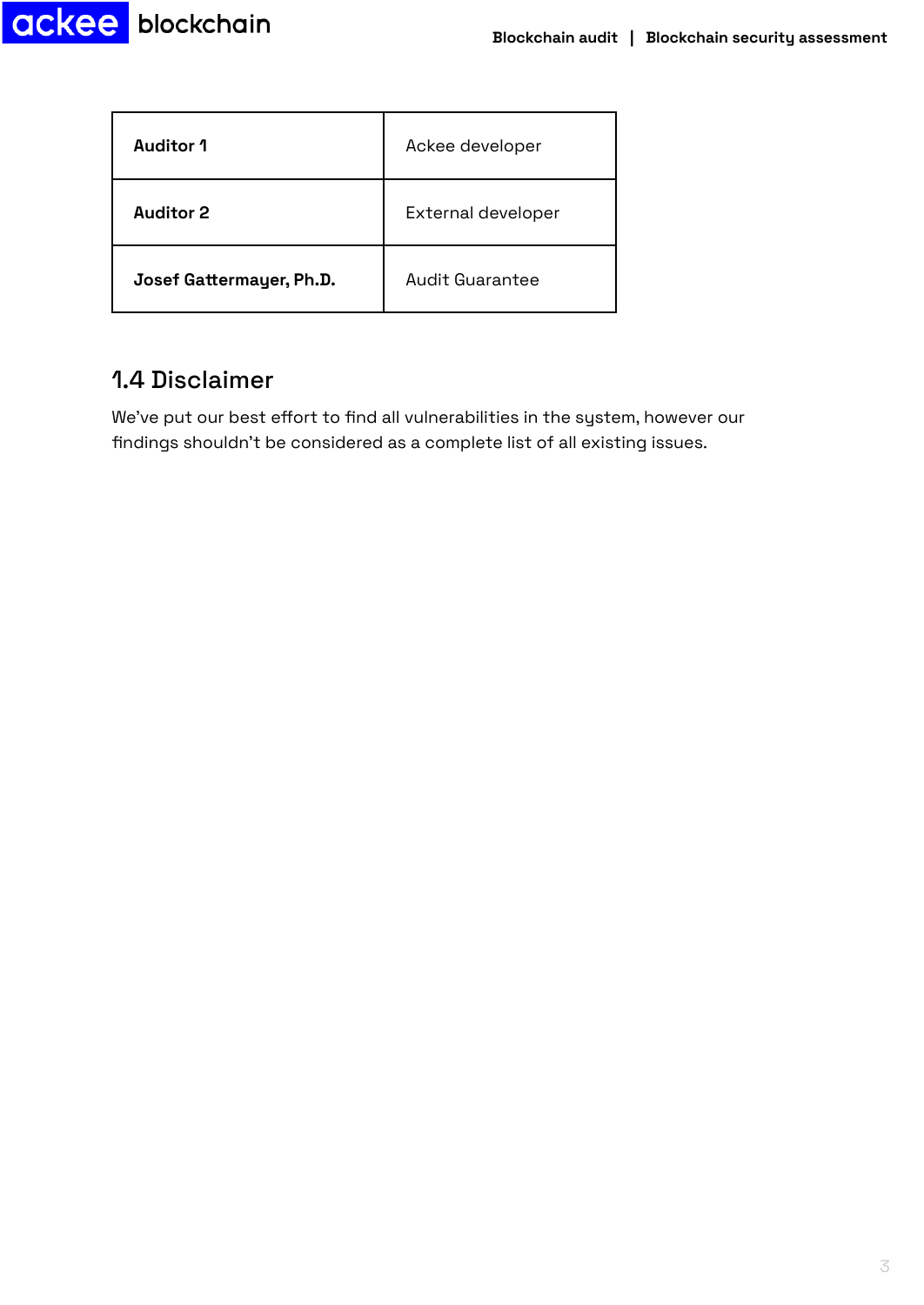## <span id="page-4-0"></span>**2. Scope**

**ackee** blockchain

This chapter describes the audit scope, contains provided specification, used documentation and set main objectives for the audit process.

### 2.1 Coverage

Files being audited:

● /programs/marinade-finance

Sources revision used during the whole auditing process:

- Repository: **https://github.com/marinade-finance/marinade-anchor**
- Commit:0fdd2f0d641dc09ce2d9adc74dbab9d8010c5a09

## 2.2 Supporting Documentation

Most of the documentation is located in the Backend-Design.md file located in the /doc/ directory in the main repository. This file contains information about the overall design, the basic and advanced interface, the crank bot and also a section with user stories and happy paths which were added after our inquiry three weeks into the audit.

Other documentation is available in the form of in-code comments (which deal with more technical concepts and issues) and sporadic code annotations.

## 2.3 Objectives

We've defined following main objectives of the audit:

- Check the overall code quality.
- Make sure that nobody unauthorized can withdraw SOL or mSOL from the liquid pool.
- Verify that only Marinade itself can mint tokens.
- Check that only authorized entities can deploy the program to the Solana network.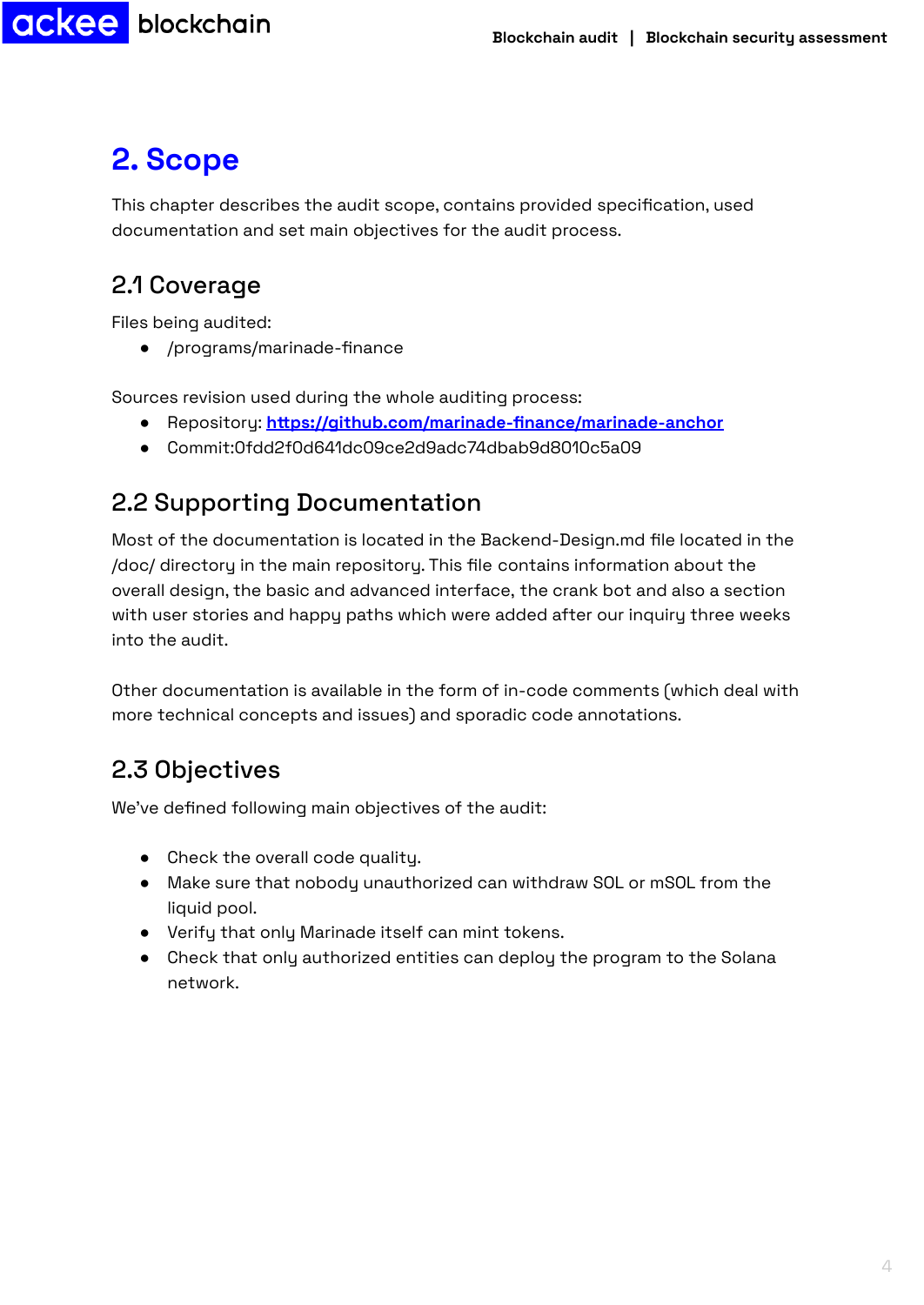

## <span id="page-5-0"></span>**3. System Overview**

This chapter describes the audited system from our understanding.

The basic idea behind Marinade is to allow liquid SOL staking and un-staking, because there's no cooldown period for the transactions and the user receives tokens immediately (for the Basic interface) or after a pre-defined number of epochs (for the Advanced interface) and doesn't have to wait for several days. Marinade also provides a way for users to earn fees after depositing their SOL into the liquid pool.

### 3.1 Key components

**Liquid pool:** which holds staked SOL and mSOL.

**Reserve account**: an intermediate storage for SOL for balancing stakes/un-stakes. SOLs are transferred from the reserve account when the user claims a valid (unstake) ticket.

**Stake system:** that implements the logic for delay unstaking. Deals with token unstaking itself, stake accounts depositing, stake accounts merging and deactivating.

**Crank Bot:** that processes stake accounts (stakes, unstakes, adds rewards), recalculates mSOL price, removes deactivated accounts and recalculates mSOL price if rewards were received. Action taken by the bot depends on the delta between stake and unstake orders.

**Interfaces:** the marinade-finance program contains two interfaces - Basic and Advanced. These are described in the next section.

### 3.2 Basic interface

#### 3.2.1 Liquid stake

Deposit process depends on how many SOL is the user depositing and how many mSOL are there in the liquid pool. In the basic scenario when the liquid pool is fully unbalanced (ie. it contains only SOL and no mSOL): Marinade receives the user's SOL. SOL is then deposited in the reserve account (and are later staked into the liquid pool if they're not used for liquid unstaking) and appropriate amount of mSOL is minted for the user (if there aren't enough mSOL in the liquid pool). The amount is calculated as a number of deposited SOL \* share price, where share price is staked SOL / total mSOL.

In case there is an unstake operation happening simultaneously the user can receive mSOL sent by the other user directly and no additional tokens have to be minted provided the staked amount of mSOL is less than the unstaked.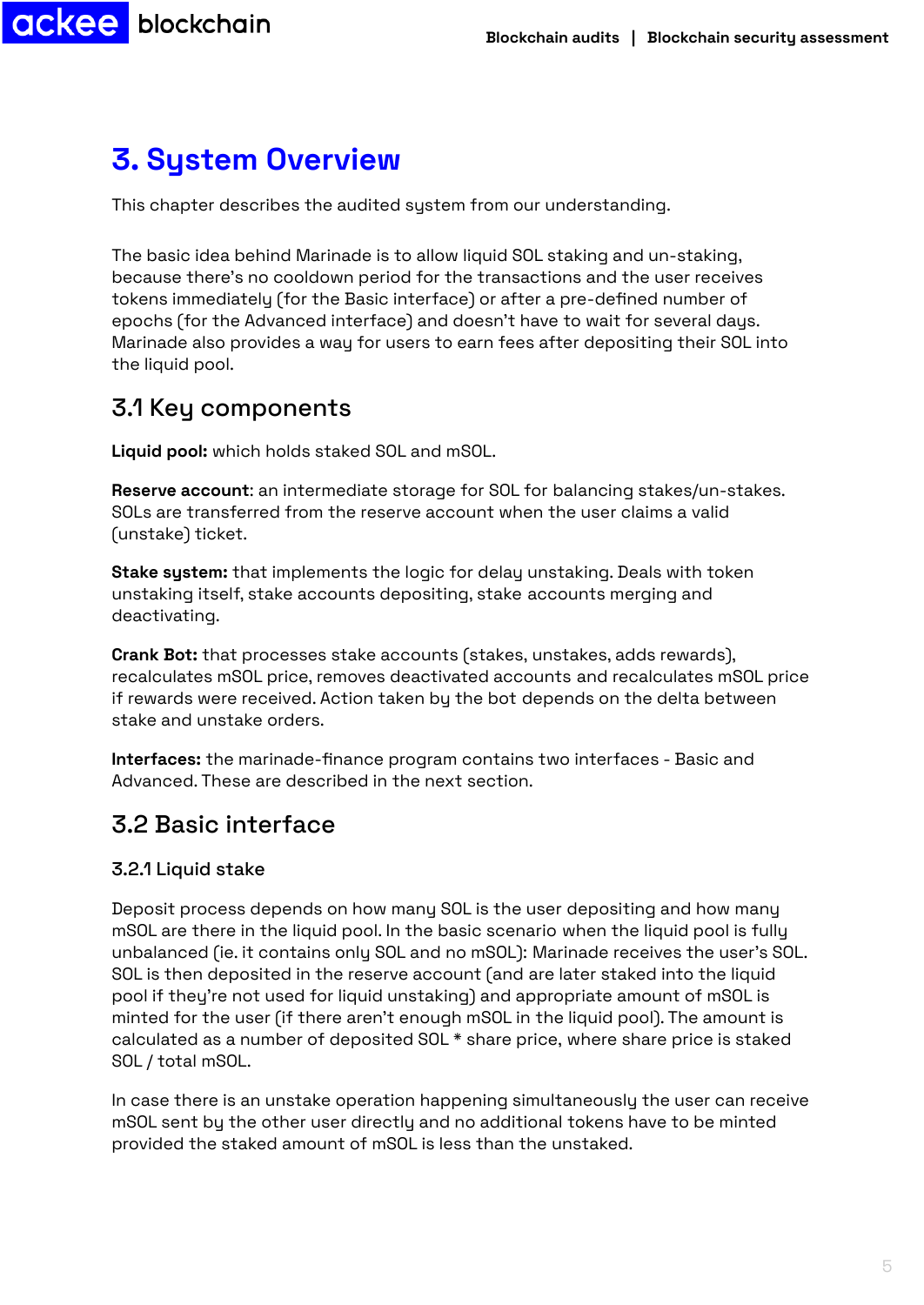

### 3.2.2 Liquid unstake:

Unstaking begins with a user sending mSOL. Appropriate amount of SOL is then removed from the liquid pool and sent to the user. The amount of returned SOL depends on how much is the user unstaking. If everything - the maximum fee is applied which is initially set as 3%. Otherwise it's calculated based on the remaining amount in the liquid pool and target liquid pool liquidity and ranges between maximum and minimum fee..

## 3.3 Advanced interface

#### 3.3.1 Deposit-Stake-Account

Users can deposit only a delegated active account which is not in the cooldown period. Marinade takes over the account by becoming its Stake and Withdrawal authority then the user receives an appropriate amount of mSOL sans fees.

### 3.3.2 Delayed Unstake

The delayed unstake process is initiated when a user requests to unstake SOL. Received mSOL are burned, an unstake order is registered and an unstake ticket account is created for the user. Current epoch is stored in this account and it enters a cool down phase worth several epochs (currently set to 2). After the cool down period the user can withdraw SOL (claim the ticket) and the account is eventually deleted by the crank-bot. Users can start several delayed unstakes and receive ticket accounts for each of them.

Depending on the delta between depositing and unstaking two scenarios can occur.

There are more SOL unstaked then deposited. In this case when the Bot runs at the end of the epoch the staked SOL are reserved for future unstaking. The bot also starts the unstaking process for the additional SOL. At the end of the cooldown period the bot receives the requested amount of additional SOL and the reserve account now holds enough SOL so the user receives them.

If the delta is positive the user receives SOL and delta SOL are sent to the liquid pool. All stake rewards are staked.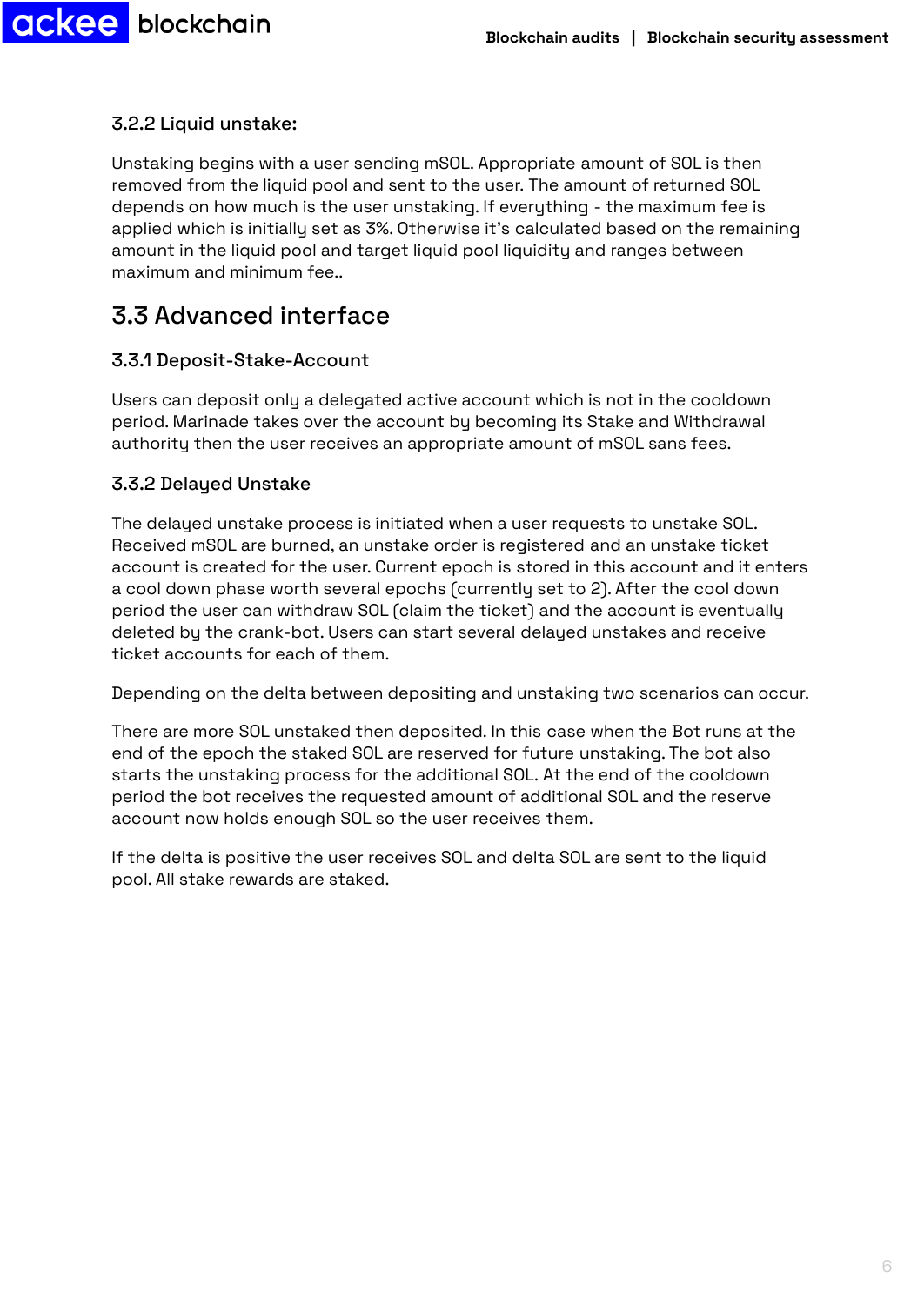## <span id="page-7-0"></span>**4.Security Specification**

This section specifies single roles and their relationships in terms of security in our understanding of the audited system. These understandings are later validated.

### 4.1 Actors

This part describes actors of the system, their roles and permissions.

### Owner + Liquidity Provider

The owner deploys the Marinade program to the Solana network. Marinade then transfers funds between the liquid pool, the reserve account and sends a cut of fees to the treasury account.

#### User

Deposits SOL tokens and stake accounts into Marinade and receives mSOL tokens minted by Mariande in return. Users can also withdraw SOL tokens in exchange for mSOL.

### 4.2 Trust model

Users have to trust developers that math algorithms are correctly implemented and they receive the correct amount of rewards (if any) and mSOL for SOL and vice-versa.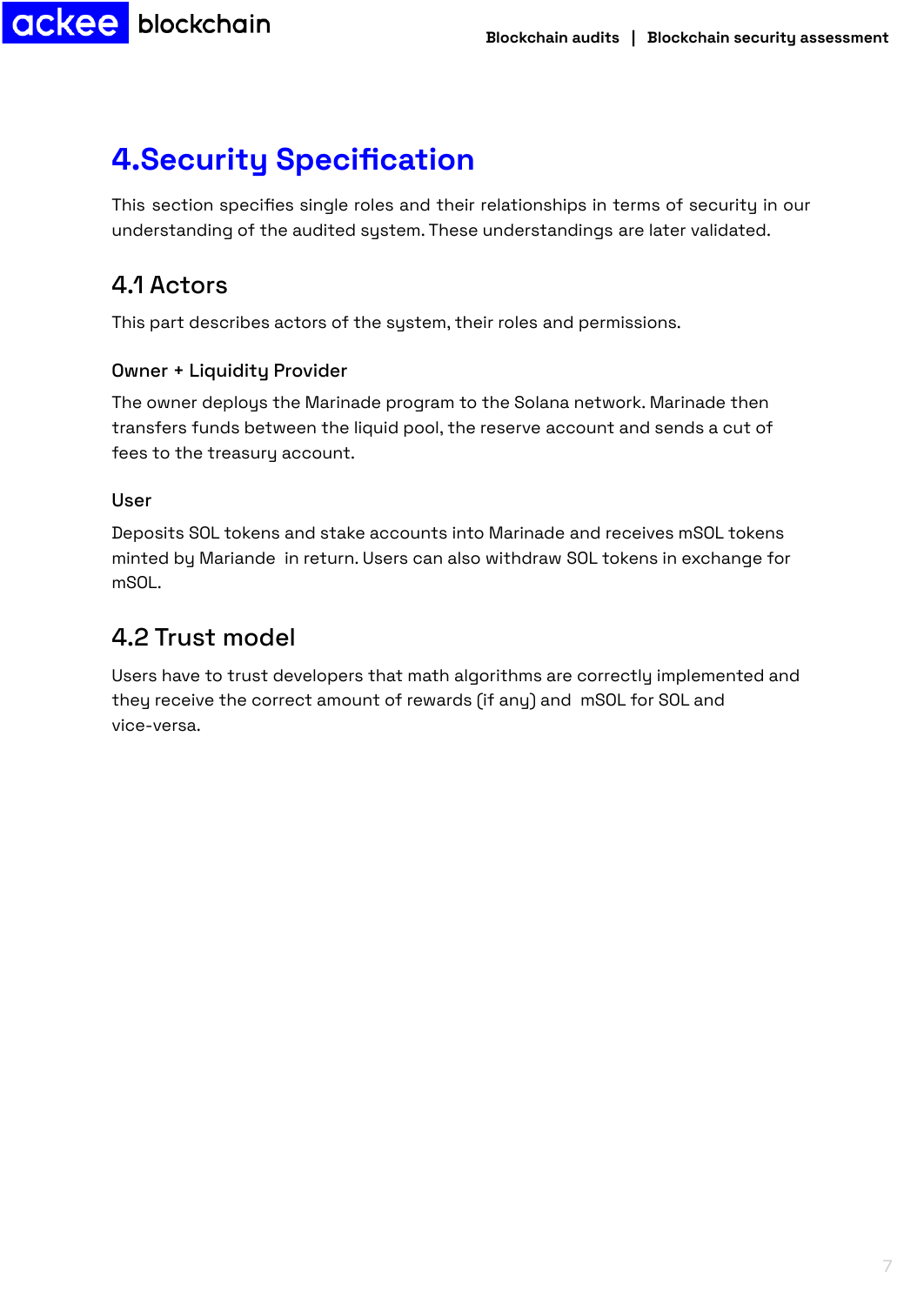## <span id="page-8-0"></span>**5. Findings**

**ackee** blockchain

This chapter shows detailed output of our analysis and testing.

## 5.1 General Comments

This section presents an overall engineering culture that is a crucial precursor of the right security.

### 5.1.1 Overall code quality

There are numerous instances of commented out code which is a sign of an unstable code not ready for production. Multiple occurrences of additional sanity checks are commented out without any comments explaining why those checks aren't needed. For some examples see [Appendix](#page-18-0) E. These need to be removed from the repository or documented.

The code should follow Rust style guide and best practices recommendations. Tools like cargo-clippy should be used (see  $\Delta$ ppendix  $\overline{B}$ ).

#### <span id="page-8-1"></span>5.1.2 Commit culture

Considerable portions of the commit messages are generic and don't go into any detail about the code that's being commited. There are numerous "fix a bug" commit messages that don't explain what the bug was and how it was mitigated. This makes auditing or even verifying the changes by other developers difficult. Some examples:

commit 6c13e25b "Fixes" commit 304f9d2c "fix emergency unstake" commit c2abe719 "FIx list remove bug" commit 268a2b39 "fix and enhance bot after first mainnet run" commit b7771503 "fix"

Unless the changes to the code are truly self explanatory a proper commit message should include description of the change set.

Adopting a standardized commit message format which would contain the name of the component (tests, crank-bot, liquid pool etc.) a short description and a more detailed explanation would make future auditing and code review easier.

We also strongly suggest making Pull Requests and peer code review before committing mandatory for each commit.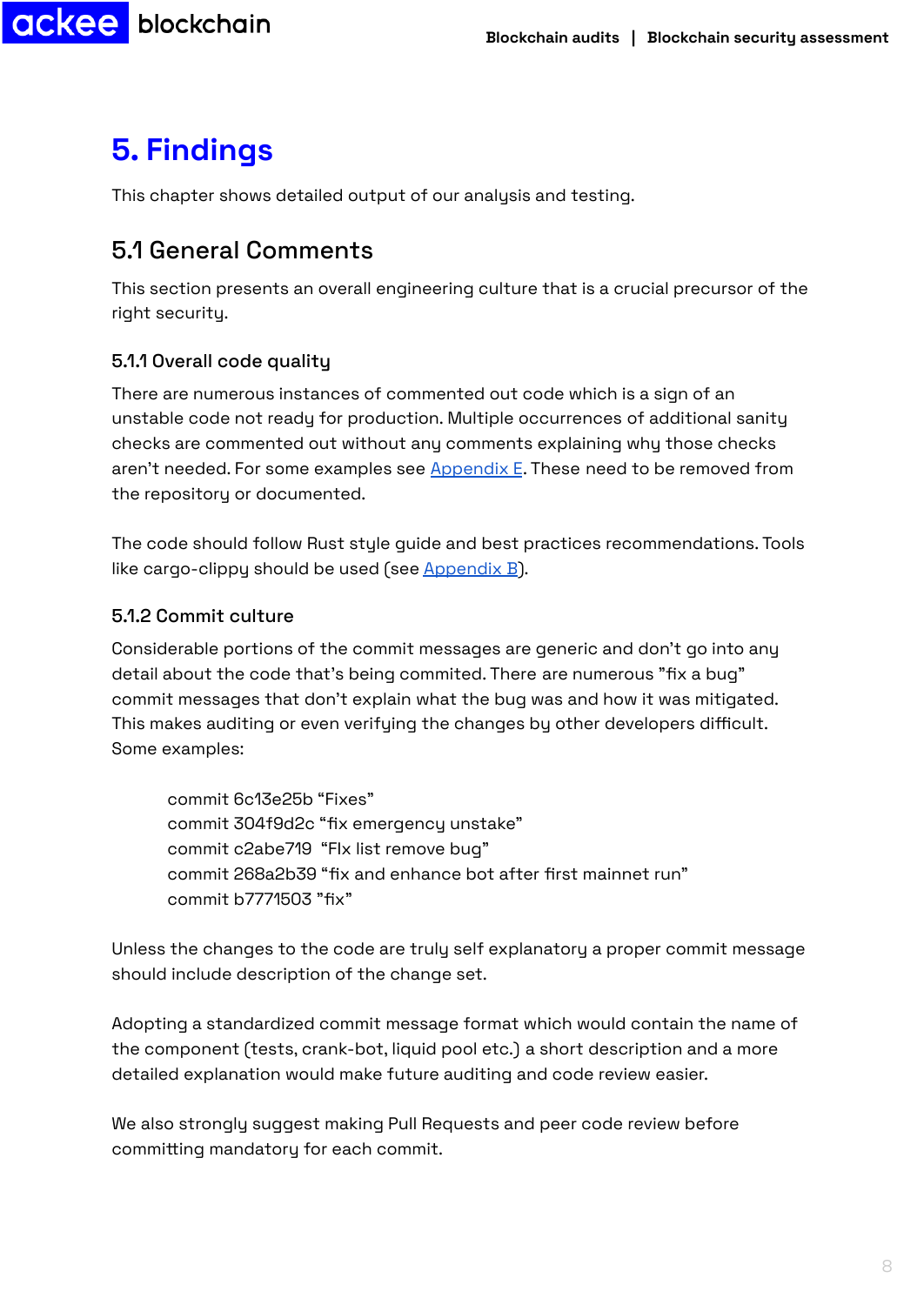<span id="page-9-0"></span>5.1.3 Comments and documentation

There is sufficient documentation on how the program is supposed to work in general and the relations between the various components. However there is much more to be covered. How does the validators selection works, how exactly are the fees and rewards calculated and there is no documentation regarding error handling and recovery.

Although critical parts of the code are sufficiently commented there are many more which lack comments completely. We suggest mandatory [rustdoc](https://doc.rust-lang.org/rustdoc/what-is-rustdoc.html) annotations for all methods so documentation can be generated automatically.

#### 5.1.4 Release cycle

There is no clear roadmap towards a stable release ie. which features should be finished and included into each deployment. There are no tags in the git repository, which would mark a specific commit in the repository as a release candidate. The proper release cycle starts with tagging a specific commit, building that revision and running tests against it. Only after all tests pass can the release candidate be deployed to the network. We didn't find anything that would suggest this release strategy is used.

#### 5.1.5 Logging

There is extensive logging in the most critical parts of the code but most of these log messages have arbitrary format that makes them impossible to automatically parse. A rigid log message format would enable automatic processing of the debug log output and automatic notifications could be sent upon detecting suspicious activity. An example of such a message is in src/liq\_pool/remove\_liquidity.rs on line 93

"Someone minted lp tokens without our permission or bug found". Log entries like this are impossible to spot with only human supervision. We recommend using a [log](https://crates.io/crates/log) crate to log status (warn, info, fatal, etc.), message and additional data for easier debugging, setting the alerts or machine processing.

### 5.2 Issues

Using our toolset, manual code review we've identified the following issues.

#### **Low**

Low severity issues are more comments and recommendations rather than security issues. We provide hints on how to improve code readability and follow best practices. Further actions depend on the development team decision.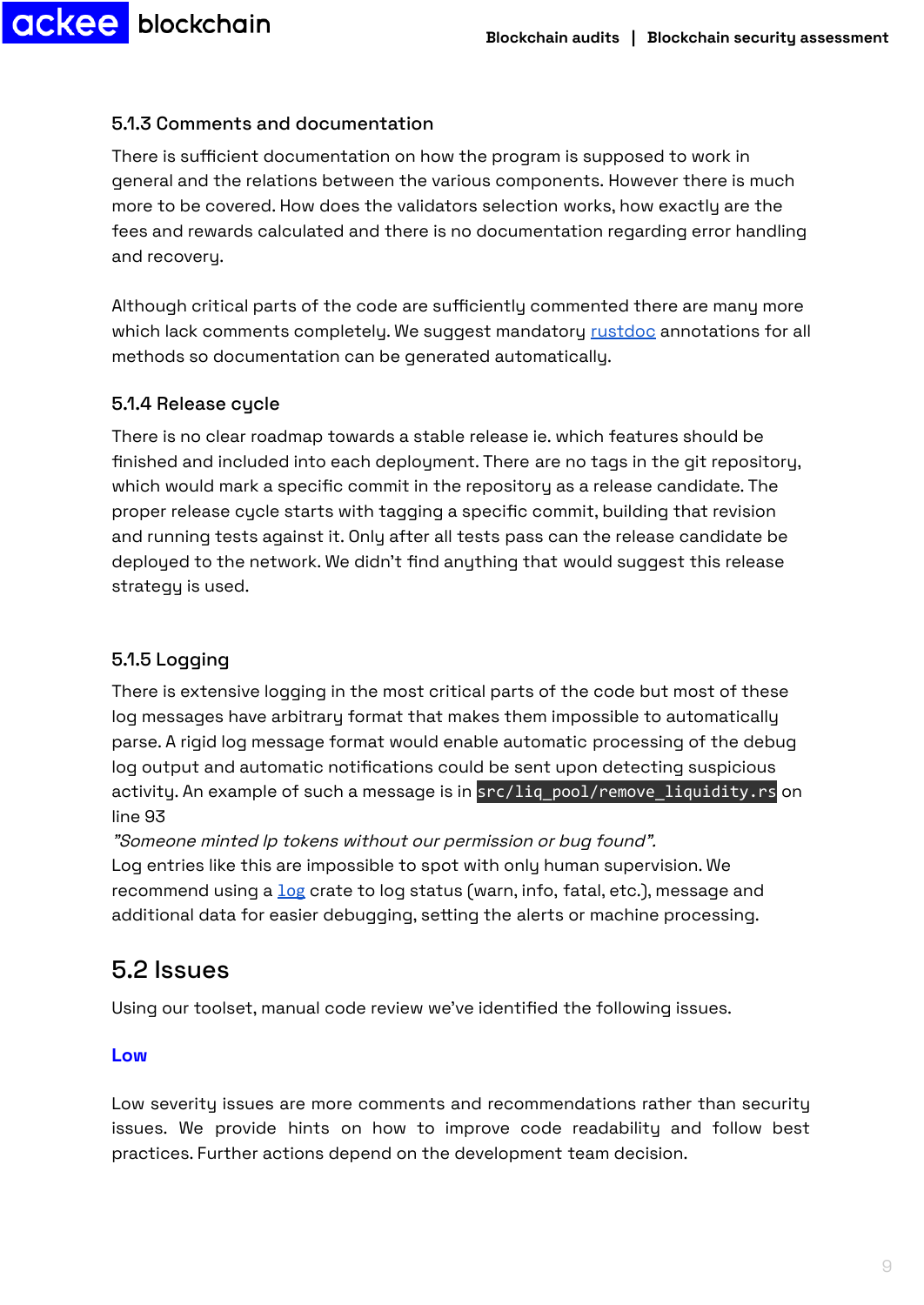

| $\mathbf{D}$   | <b>Description</b>              | <b>Contract</b>                          | <b>Line</b> |
|----------------|---------------------------------|------------------------------------------|-------------|
| L1             | Not using a stable toolchain    | programs/marinad<br>e-finance/src/lib.rs | 1           |
| L <sub>2</sub> | Not using a linter tool         | programs/marinad<br>e-finance            |             |
| L3             | Using the outdated dependencies | programs/marinad<br>e-finance            |             |
| L4             | Repository contains deploy keys | keys/marinade_fin<br>ance-keupair.json   |             |

**L1:** Marinade program is not possible to build with a fully stable Rust environment. Currently the program can be build only by the nightly version of Rust. Development must be done using a fully stable toolchain, for limiting potential compiler, runtime or tool bugs. There is a problem with #![feature(proc\_macro\_hygiene)] that is not allowed for the stable toolchain.

<span id="page-10-0"></span>**L2:** Marinade program contains code warnings (like unnecessary reference, etc.) that should be fixed. A linter must be used regularly during the development of a secure application. There should be a lint check added as a new step in your build pipeline or pre-commit hook. The clippy linter could be used (cargo clippy) to check and fix some of the found warnings automatically by running a cargo clippy or cargo clippy --fix command.

The result of the cargo-clippy command could be seen in [Appendix](#page-15-0) B

<span id="page-10-1"></span>**L3:** Marinade program uses outdated dependencies. Each outdated dependency must be updated or the choice of the version must be justified. The cargo-outdated or cargo-upgrades tool must be used to check dependencies status. There should be an outdated check as a new step in your build pipeline.

The result of the cargo-upgrades command could be seen in [Appendix](#page-16-0) C

**L4**: Marinade repository contains deploy keys that could cause security problems. With attached deploy keys developers are able to deploy a new program version to the testnet, devnet. These keys should take place in some vault or special storage for application credentials. Having deploy keys in a repository is a bad practice.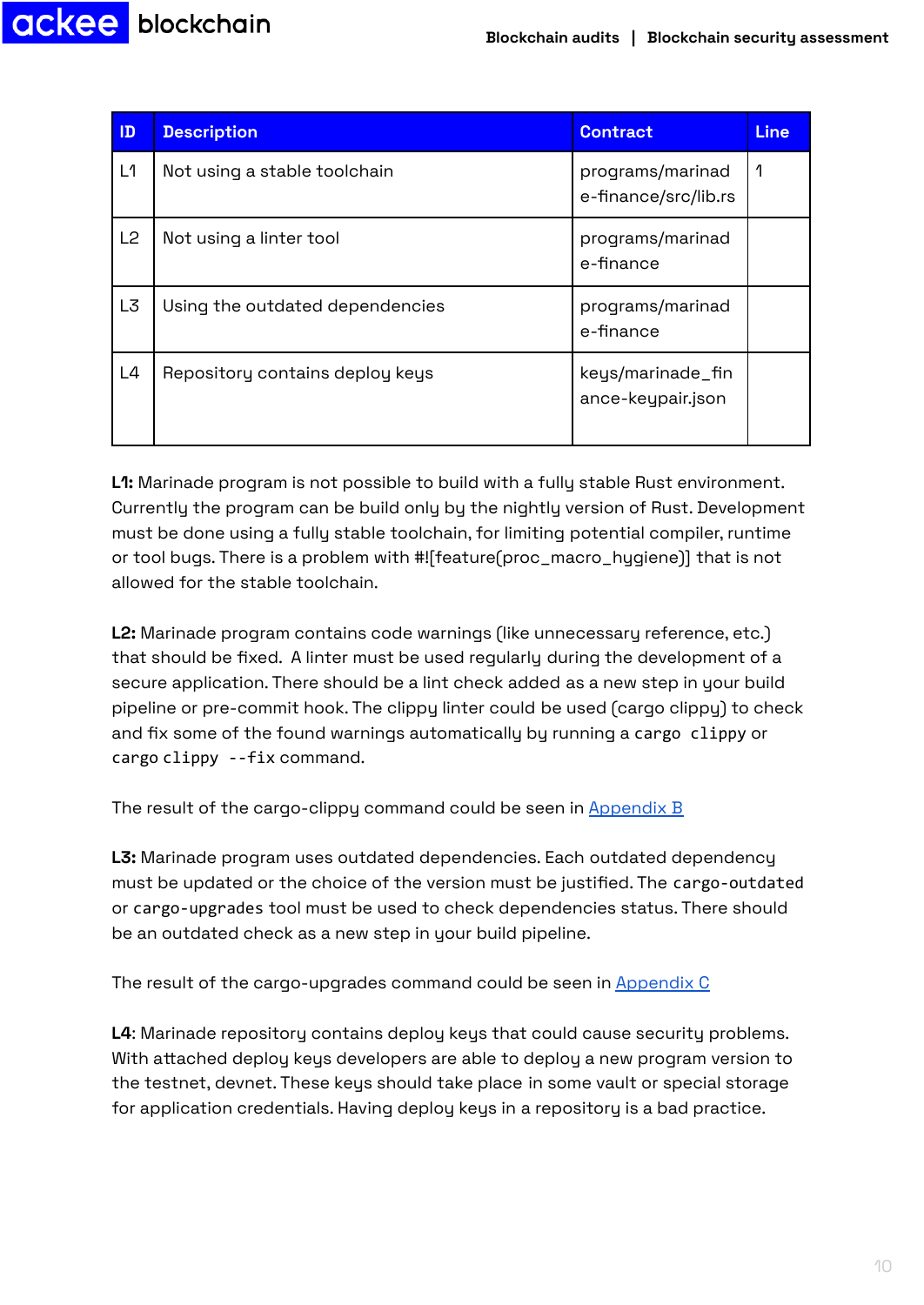#### **Medium**

Medium severity issues aren't security vulnerabilities, but should be clearly clarified or fixed.

| חו ו | <b>Description</b>         | Contract                      | Line |
|------|----------------------------|-------------------------------|------|
| M1   | Using deprecated libraries | programs/marinad<br>e-finance |      |

<span id="page-11-1"></span>**M1**: Marinade program uses libraries that are deprecated. These libraries could potentially cause security vulnerabilities. The cargo-audit tool must be used to check for known vulnerabilities in dependencies. There should be a cargo-audit check in your build pipeline to make sure you are using secure dependencies.

The result of the cargo-audit command could be seen in  $\Delta p$  and  $\Delta p$ 

#### **High**

High severity issues are security vulnerabilities, which require specific steps and conditions to be exploited. These issues have to be fixed.

| חו | <b>Description</b>               | <i><b>Contract</b>i</i>       | Line |
|----|----------------------------------|-------------------------------|------|
| H1 | Using unaudited Anchor framework | programs/marinad<br>e-finance |      |

<span id="page-11-0"></span>**H1**: Marinade relies on the Anchor framework for the Solana Sealevel runtime. Anchor developers state in their official [documentation](https://github.com/project-serum/anchor#note) that:

- Anchor is in active development, so all APIs are subject to change.
- This code is unaudited. Use at your own risk.

Production code should not rely on unstable, unaudited and thus insecure code.

#### **Critical**

Direct critical security threats, which could be instantly misused to attack the system. These issues have to be fixed.

✓ We haven't found any critical severity issues.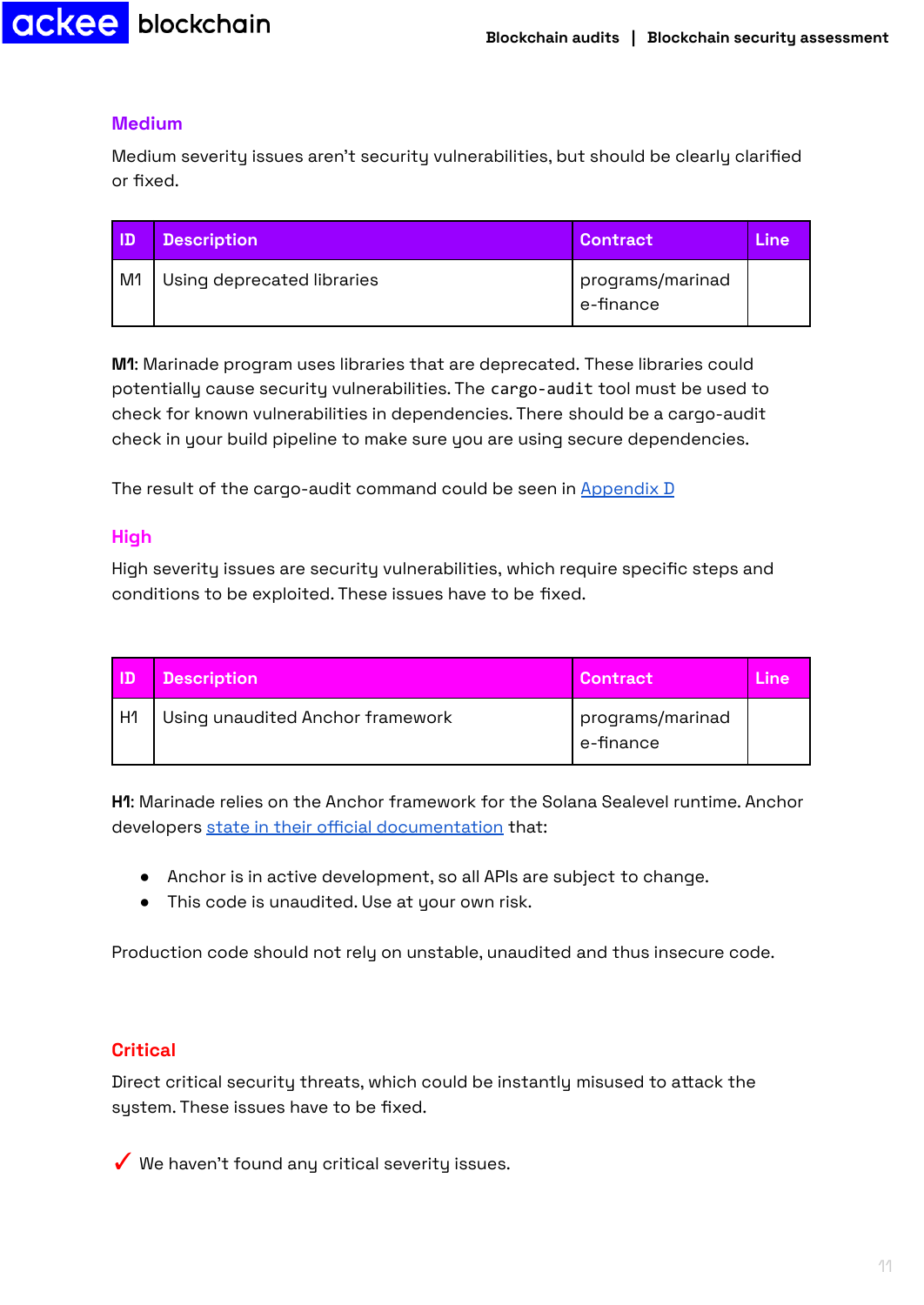### <span id="page-12-0"></span>5.3 Testing & Verification

The project implements two types of tests: Unit Tests, Integration Tests.

- Unit Tests
	- The project has modest and incomplete unit tests coverage.
	- Unit test code coverage is not sufficient for production release.
	- Branch coverage is 1.21%
	- Function coverage is 1.67%
	- Lines coverage is 2.74%
- Integration Tests
	- The project has extensive Integration tests coverage.
	- The project tests are not completed there are some todos and comments, for example:
		- delayed\_unstake.rs lines 79, 93, 186
		- delayed\_unstake.rs line 89
		- test\_add\_remove\_liquidity.rs lines 94, 110, 136, 143
		- test\_add\_remove\_liquidity.rs lines 119 327

Production code should not contain todos or commented functions, methods.

General code coverage is not sufficient for production release. We recommend extending unit test coverage by adding more tests and covering edge cases.

For Unit Test Code Coverage see [Appendix](#page-14-0) A. **Notes** 

For failed tests see [Appendix](#page-15-0) B.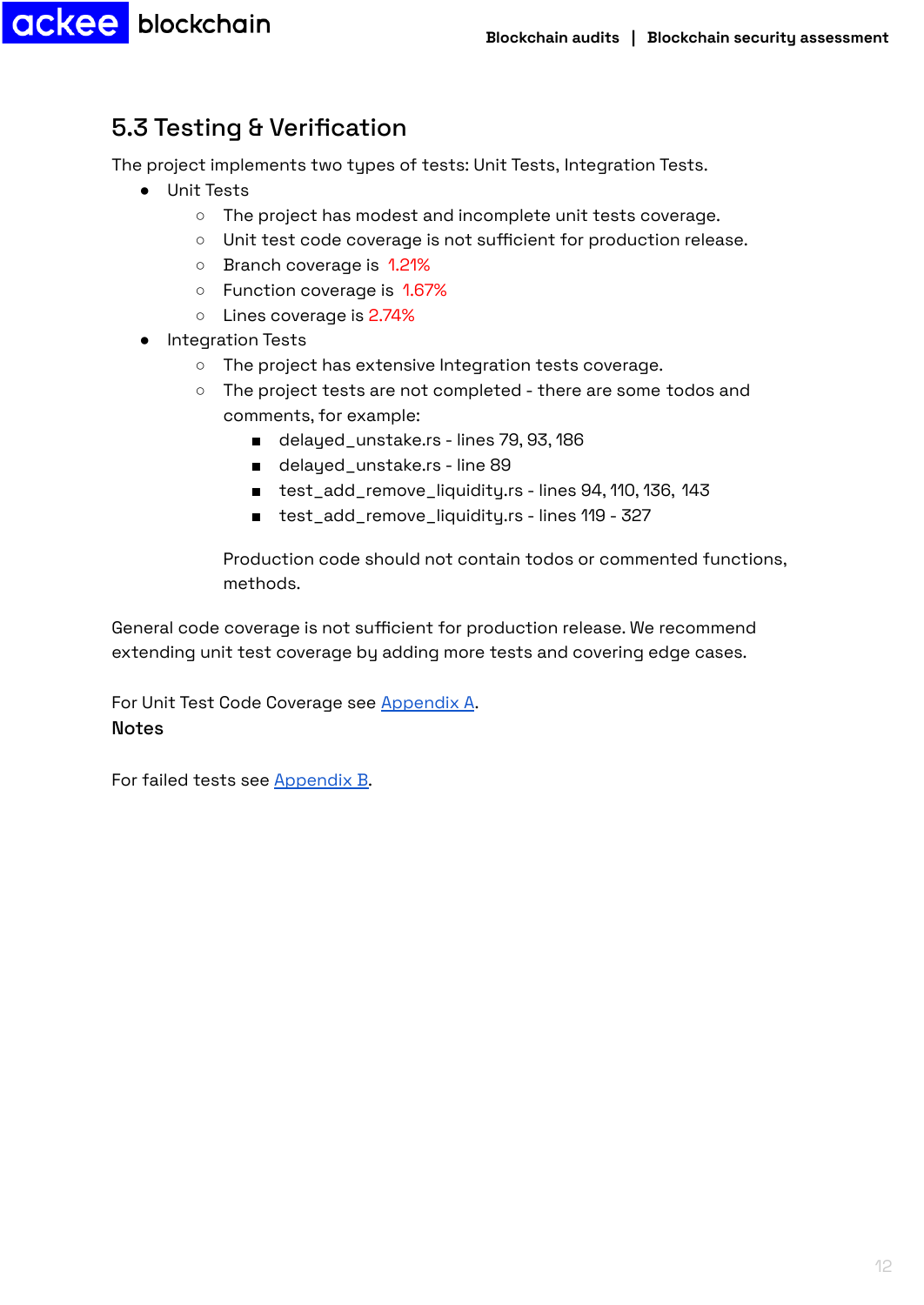## <span id="page-13-0"></span>**6. Conclusion**

The first auditing week was dedicated to general understanding of the whole system. We discovered here first general issues - low level of [developer](#page-9-0) [documentation](#page-9-0) and bad [commit](#page-8-1) culture. Due to these issues we had to extend the general understanding period to the second week as the system was still not fully understood by us.

We followed in the third week with a top-down manner starting from overall code quality and ending with the actual code logic and possible exploits. Our progress was hindered by missing code annotations and missing happy path user scenarios.

The code shows clear signs of rapid development where speed stakes precedence over best coding practices. Combined with relying on other [software](#page-11-0) that is still under development makes introducing bugs into the code base inevitable.

The test [coverage](#page-12-0) of unit tests is very poor  $(*2\%)$ , integration tests cover more of the project but there are still a lot of missing tests.

We have discovered a medium severity issue and a few more with low severity. None of the issues requires immediate action.

We believe the project lacks technical leadership with clear rules and guidelines for development, commit messages, log messages, coding style, comments and documentation, peer reviews between developers and a clear roadmap for features and deployment. This would definitely help future auditors (or developers) better understand the code and be able to focus on finding single issues.

A next more in depth audit should follow once the internal technological debt is eliminated.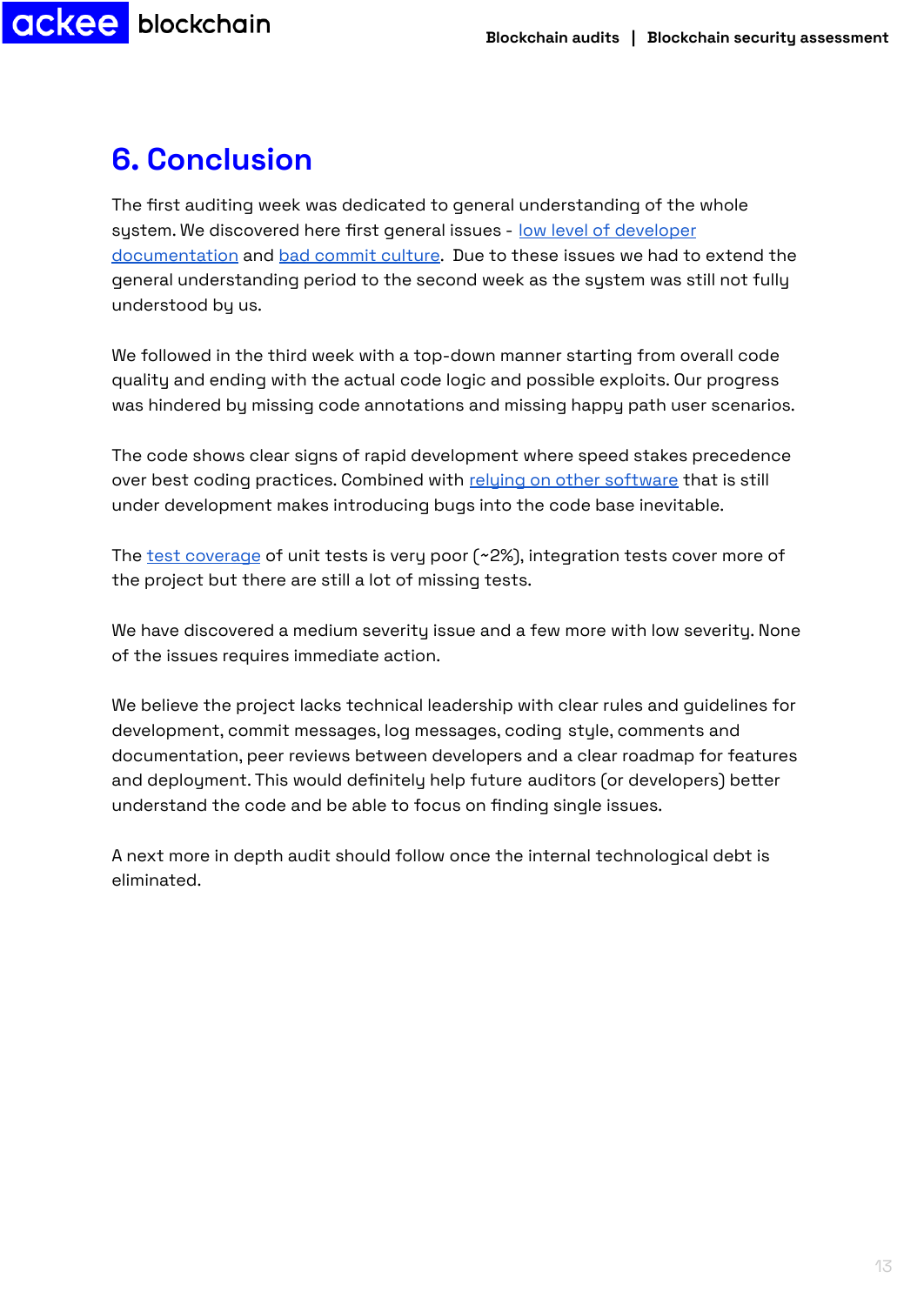## <span id="page-14-0"></span>**Appendix A**

| LINES<br>2.74%                                 | <b>FUNCTIONS</b><br>1.67% |                      |         | <b>BRANCHES</b><br>1.21% |         |                 |          |
|------------------------------------------------|---------------------------|----------------------|---------|--------------------------|---------|-----------------|----------|
| Directory                                      |                           | <b>Line Coverage</b> |         | <b>Functions</b>         |         | <b>Branches</b> |          |
| borsh-schema/builder                           |                           | 75%                  | 3/4     | 100%                     | 1/1     | 50              | 1/2      |
| borsh-schema/builder/src                       |                           | 100%                 | 1/1     | 100%                     | 1/1     | $\overline{0}$  | 0/0      |
| borsh-schema/src                               |                           | 46.91%               | 91/194  | 55.56%                   | 5/9     | 23.96           | 75 / 313 |
| cli/admin-init/src                             |                           | 0.38%                | 1/262   | 0.49%                    | 1/205   | $\overline{0}$  | 0/357    |
| cli/admin/src                                  |                           | 0.43%                | 1/232   | 0.38%                    | 1/263   | $\overline{0}$  | 0/260    |
| cli/bot-cli/src                                |                           | 0.21%                | 1/483   | 0.78%                    | 1/129   | $\overline{0}$  | 0/563    |
| cli/cli-common/src                             |                           | 0.26%                | 1/389   | 0.7%                     | 1/143   | $\overline{0}$  | 0/384    |
| cli/marinade-cli/src                           |                           | 0.19%                | 1/533   | 0.29%                    | 1/349   | $\overline{0}$  | 0/518    |
| cli/validator-manager/src                      |                           | 0.28%                | 1/363   | 0.47%                    | 1/215   | $\overline{0}$  | 0/1050   |
| programs/marinade-finance/src                  |                           | 8.63%                | 96/1112 | 2.87%                    | 41/1431 | 0.84            | 31/3692  |
| programs/marinade-finance/src/liq_pool         |                           | 0%                   | 0/271   | $0\%$                    | 0/36    | $\overline{0}$  | 0/194    |
| programs/marinade-finance/src/stake_system     |                           | 0%                   | 0/680   | 0%                       | 0/36    | $\overline{0}$  | 0/405    |
| programs/marinade-finance/src/state            |                           | 0%                   | 0/649   | $0\%$                    | 0/68    | $\overline{0}$  | 0/440    |
| programs/marinade-finance/src/validator_system |                           | 0%                   | 0/108   | $0\%$                    | 0/12    | $\overline{0}$  | 0/77     |
| sdk/offchain-common/src                        |                           | 0.28%                | 1/353   | 0.59%                    | 1/169   | $\overline{0}$  | 0/125    |
| sdk/offchain/src                               |                           | 0.41%                | 1/245   | 1.2%                     | 1/83    | $\overline{0}$  | 0/57     |
| sdk/offchain/src/instruction_helpers           |                           | 0%                   | 0/331   | $0\%$                    | 0/94    | $\overline{0}$  | 0/82     |
| sdk/onchain/src                                |                           | 0.24%                | 1/420   | 2.13%                    | 1/47    | $\overline{0}$  | 0/0      |
| sdk/reflection/src                             |                           | 0.14%                | 1/715   | 0.53%                    | 1/187   | $\overline{0}$  | 0/288    |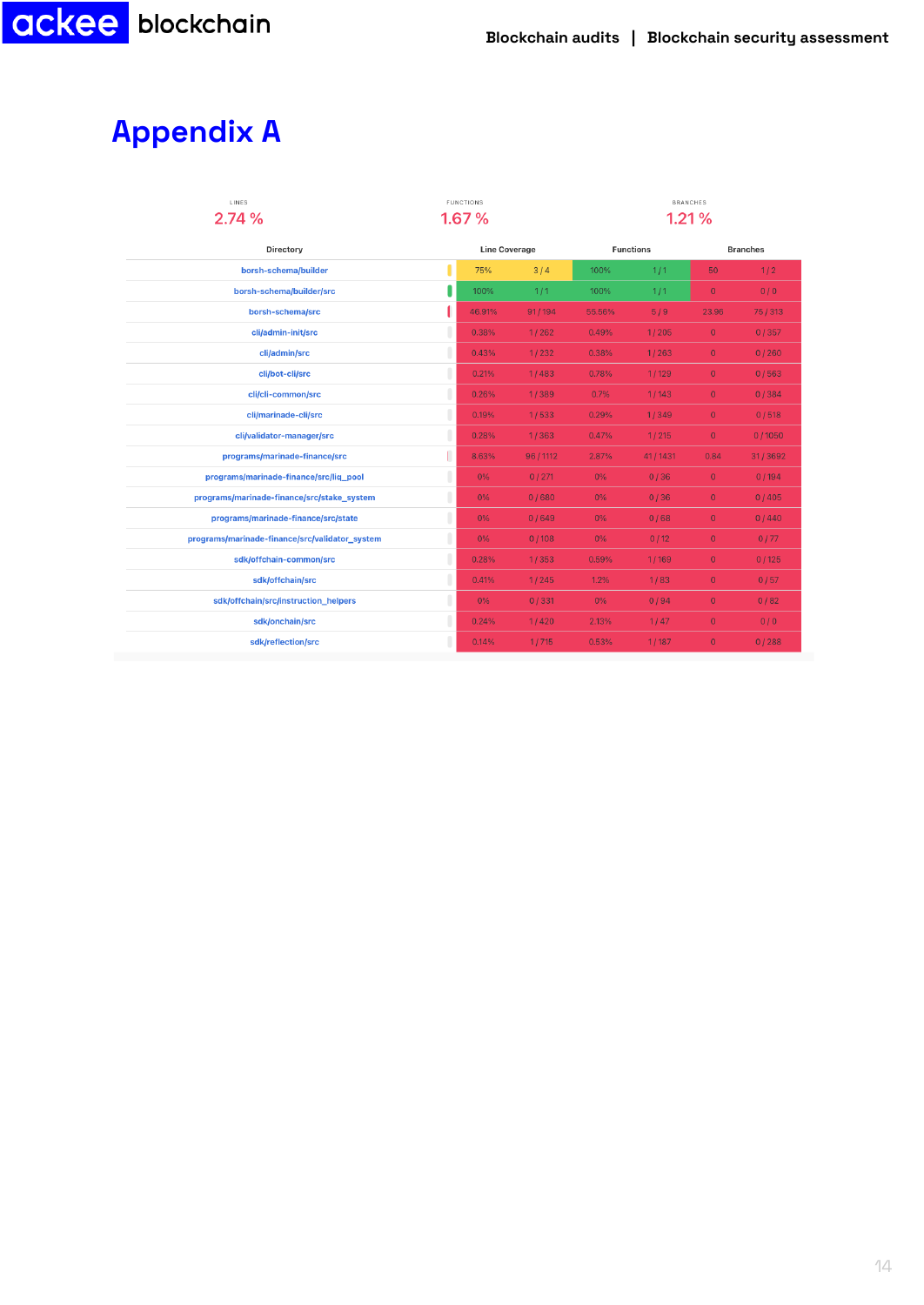

## <span id="page-15-0"></span>**Appendix B**

**CKEE** blockchain

The result of the [cargo-clippy](#page-10-0) command.

```
…
Checking marinade-finance v0.1.0 (./marinade-anchor/programs/marinade-finance)
warning: this expression borrows a reference (`&anchor_lang::prelude::Pubkey`) that is
immediately dereferenced by the compiler
--> programs/marinade-finance/src/stake_system/merge.rs:42:13
\vert 42
              | &self.stake_program.key,
              AAAAAAAAAAAAAAAAAAAAAAA help: change this to: `self.stake program.key`
|
= note: `#[warn(clippy::needless_borrow)]` on by default
= help: for further information visit
https://rust-lang.github.io/rust-clippy/master/index.html#needless_borrow
warning: this lifetime isn't used in the function definition
--> programs/marinade-finance/src/state.rs:237:30
| 237
      | fn check_reserve_address<'info>(&self, reserve: &Pubkey) -> ProgramResult;
| ^^^^^
|
= note: `#[warn(clippy::extra_unused_lifetimes)]` on by default
= help: for further information visit
https://rust-lang.github.io/rust-clippy/master/index.html#extra_unused_lifetimes
warning: this expression borrows a reference (`&anchor lang::prelude::Pubkey`) that is
immediately dereferenced by the compiler
--> programs/marinade-finance/src/validator_system/remove.rs:25:52
| 25
              | != &validator.duplication_flag_address(&self.state.to_account_info().key)
                                                      \mathbf{X}_{\mathcal{N}}\mathbf{X}_{\mathcal{N}}\mathbf{X}_{\mathcal{N}}help: change this to: `self.state.to_account_info().key`
|
= help: for further information visit
https://rust-lang.github.io/rust-clippy/master/index.html#needless_borrow
warning: this expression borrows a reference (`&anchor lang::prelude::Pubkey`) that is
immediately dereferenced by the compiler
--> programs/marinade-finance/src/validator_system/remove.rs:30:52
| 30
                  | validator.duplication_flag_address(&self.state.to_account_info().key)
                                                      | ^^^^^^^^^^^^^^^^^^^^^^^^^^^^^^^^^
help: change this to: `self.state.to_account_info().key`
|
= help: for further information visit
https://rust-lang.github.io/rust-clippy/master/index.html#needless_borrow
warning: `marinade-finance` (lib) generated 4 warnings
```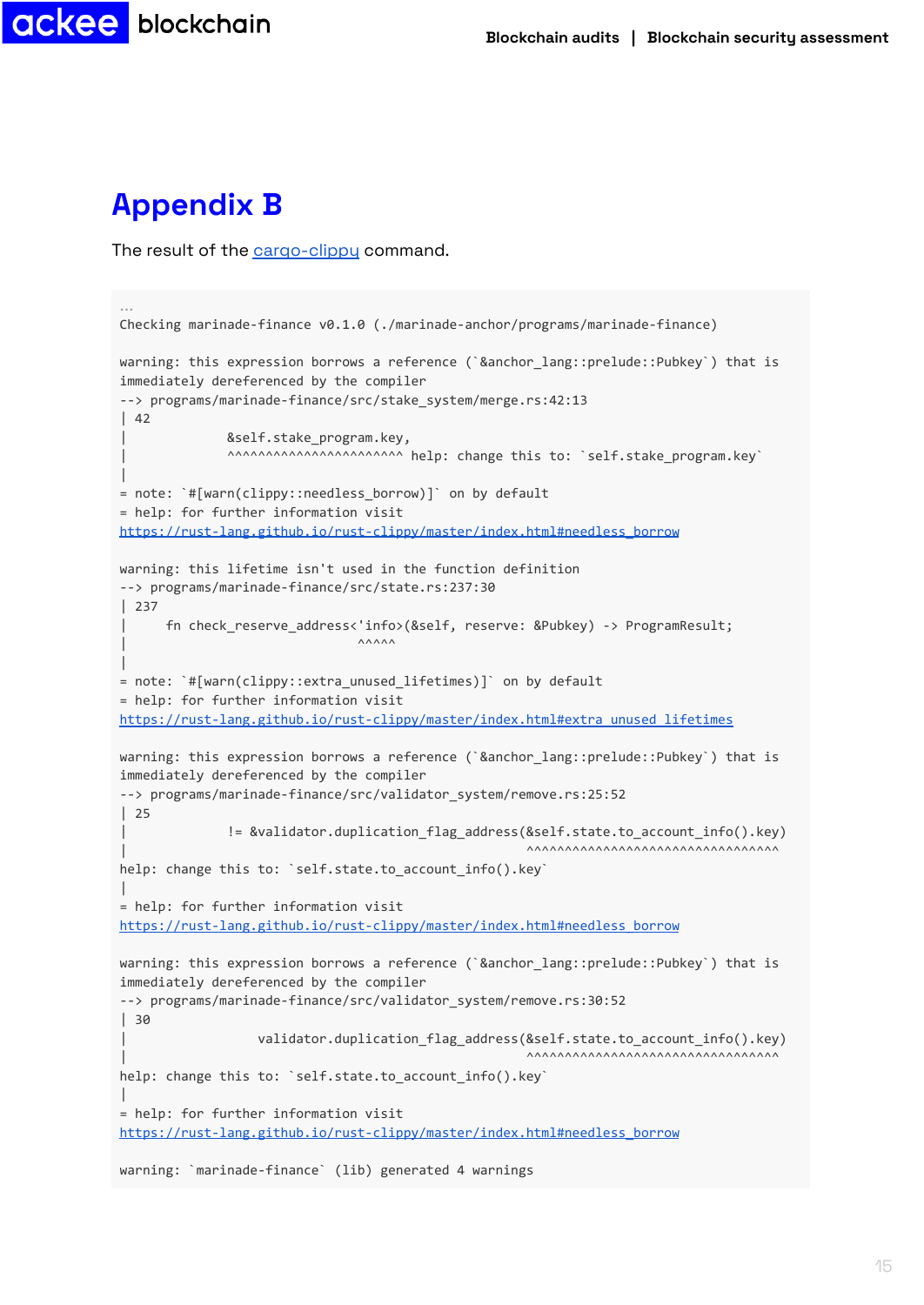**Blockchain audits | Blockchain security [assessment](https://ackeeblockchain.com)**

**ackee** blockchain

**…**

## <span id="page-16-0"></span>**Appendix C**

The result of the [cargo-upgrades](#page-10-1) command.

```
marinade-borsh-schema: ./marinade-anchor/borsh-schema/Cargo.toml
anchor-lang matches 0.11.1; latest is 0.13.2
marinade-finance: ./marinade-anchor/programs/marinade-finance/Cargo.toml
anchor-lang matches 0.11.1; latest is 0.13.2
anchor-spl matches 0.11.1; latest is 0.13.2
marinade-finance-onchain-sdk: ./marinade-anchor/sdk/onchain/Cargo.toml
anchor-lang matches 0.11.1; latest is 0.13.2
marinade-reflection: ./marinade-anchor/sdk/reflection/Cargo.toml
anchor-lang matches 0.11.1; latest is 0.13.2
rand matches 0.7.3; latest is 0.8.4
cli-common: ./marinade-anchor/cli/cli-common/Cargo.toml
anchor-lang matches 0.11.1; latest is 0.13.2
mardmin-init: ./marinade-anchor/cli/admin-init/Cargo.toml
anchor-lang matches 0.11.1; latest is 0.13.2
./marinade-anchor/cli/admin/Cargo.toml
anchor-lang matches 0.11.1; latest is 0.13.2
validator-manager: ./marinade-anchor/cli/validator-manager/Cargo.toml
anchor-lang matches 0.11.1; latest is 0.13.2
marinade: ./marinade-anchor/cli/marinade-cli/Cargo.toml
anchor-lang matches 0.11.1; latest is 0.13.2
anchor-spl matches 0.11.1; latest is 0.13.2
bs58 matches 0.3.1; latest is 0.4.0
./marinade-anchor/cli/bot-cli/Cargo.toml
anchor-lang matches 0.11.1; latest is 0.13.2
anchor-spl matches 0.11.1; latest is 0.13.2
```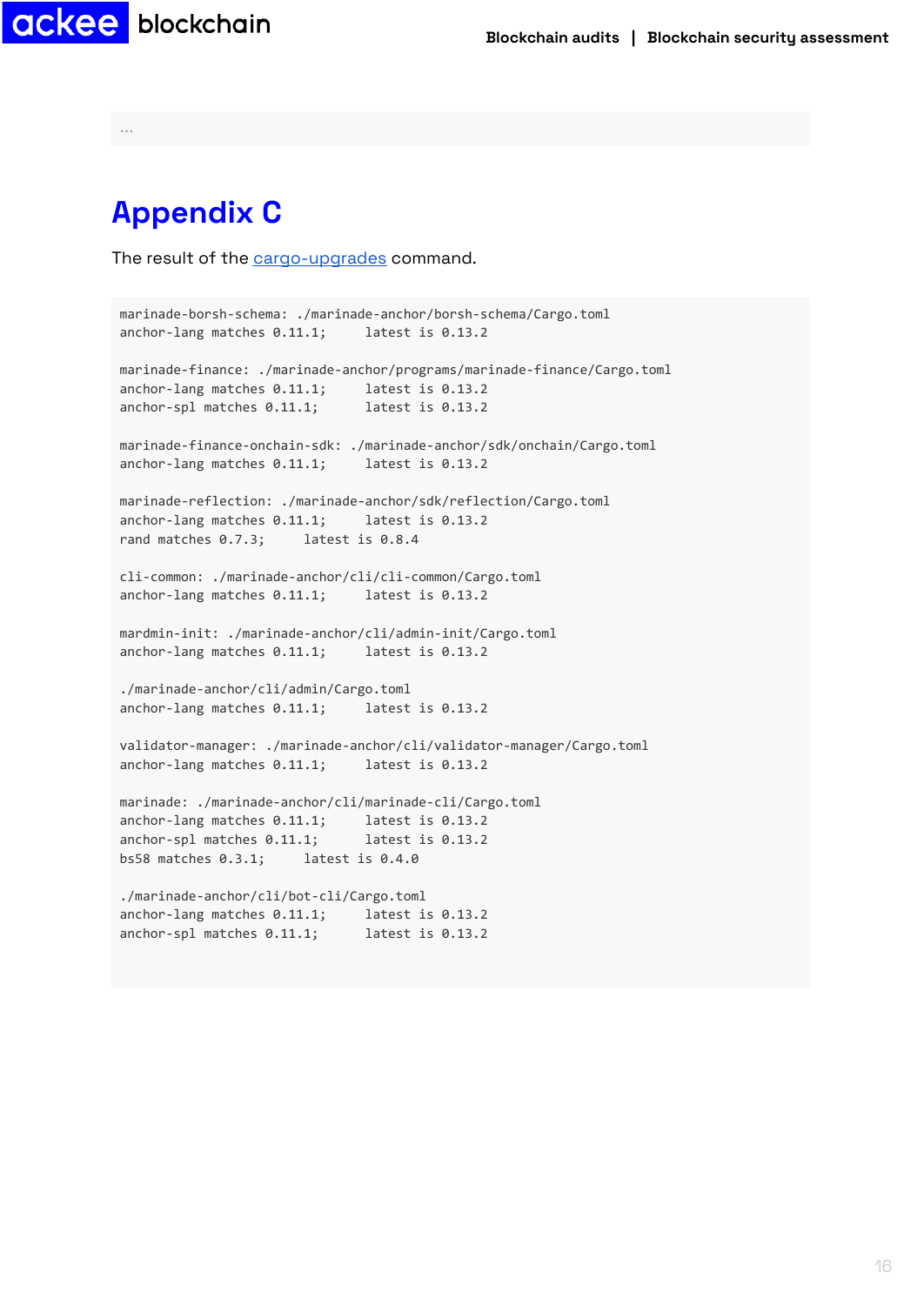

## <span id="page-17-0"></span>**Appendix D**

The result of the [cargo-audit](#page-11-1) command.

```
...
Cargo.lock for vulnerabilities (454 crate dependencies)
Crate: tar
Version: 0.4.35
Title: Links in archive can create arbitrary directories
Date: 2021-07-19
ID: RUSTSEC-2021-0080
URL: https://rustsec.org/advisories/RUSTSEC-2021-0080
Solution: Upgrade to >=0.4.36
Dependency tree: …
Crate: failure
Version: 0.1.8
Warning: unmaintained
Title: failure is officially deprecated/unmaintained
Date: 2020-05-02
ID: RUSTSEC-2020-0036
URL: https://rustsec.org/advisories/RUSTSEC-2020-0036
Dependency tree: …
Crate: net2
Version: 0.2.37
Warning: unmaintained
           `net2` crate has been deprecated; use `socket2` instead
Date: 2020-05-01
ID: RUSTSEC-2020-0016
URL: https://rustsec.org/advisories/RUSTSEC-2020-0016
Dependency tree: …
Crate: bytemuck
Version: 1.7.0
Warning: yanked
Dependency tree: …
Crate: crossbeam-deque
Version: 0.7.3
Warning: yanked
Dependency tree: …
Crate: crossbeam-deque
Version: 0.8.0
Warning: yanked
error: 1 vulnerability found!
warning: 5 allowed warnings found
```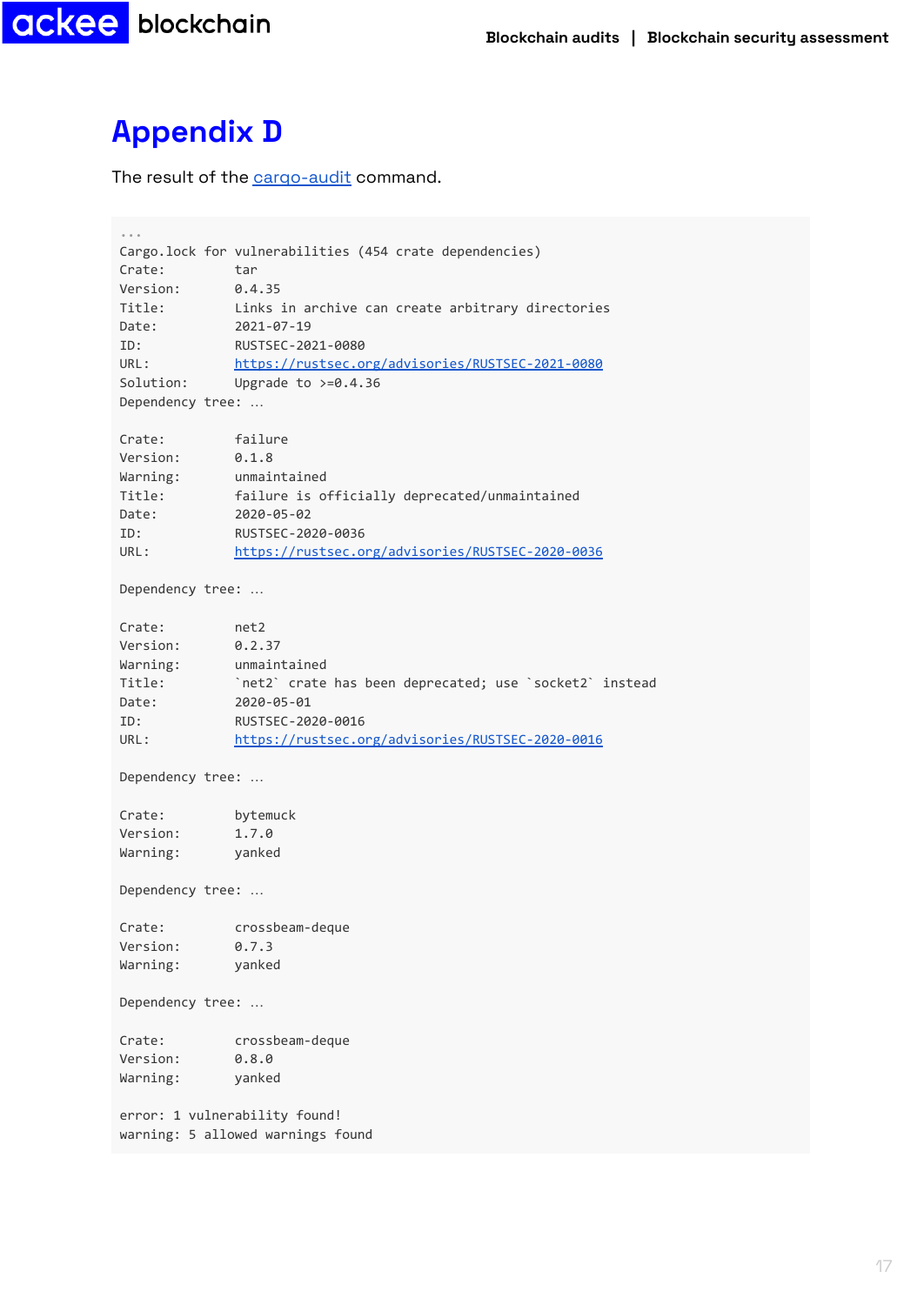

## <span id="page-18-0"></span>**Appendix E**

Examples of commented out code without explanation on why it was disabled.

```
programs\marinade-finance\src\liq_pool\add_liquidity.rs:38
   // self.state
   // .check_st_sol_mint(self.st_sol_mint.to_account_info().key)?;
programs\marinade-finance\src\liq_pool\remove_liquidity.rs:93
   msg!("Someone minted lp tokens without our permission or bug found");
   // return Err(ProgramError::InvalidAccountData);
programs\marinade-finance\src\state\order_unstake.rs:
       /*
       //self.ticket_beneficiary (also ticket beneficiary) must be native SOL account
       check_owner_program(
       &self.ticket_beneficiary,
       &system_program::ID,
       "ticket_beneficiary",
       )?;
       if self.burn_st_sol_from.owner != *self.ticket_beneficiary.key {
       msg!(
              "burn_st_sol_from.owner {} must be ticket_beneficiary {}",
              self.burn_st_sol_from.owner,
              *self.ticket_beneficiary.key
       );
       return Err(ProgramError::InvalidAccountData);
       }*/
```